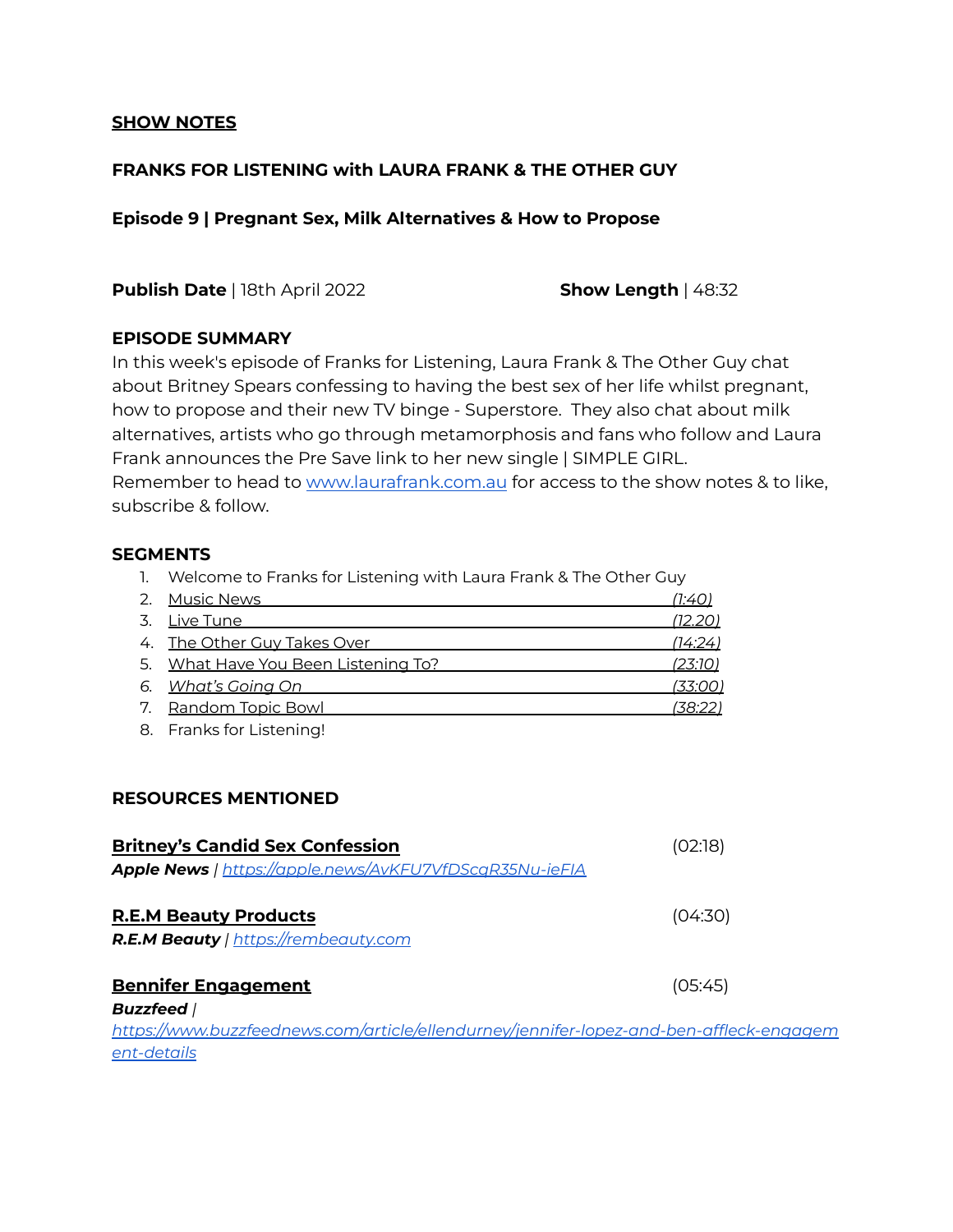| <u>Avril Lavigne gets engaged</u><br>US Mag /                                                                                                                       | (08:55) |
|---------------------------------------------------------------------------------------------------------------------------------------------------------------------|---------|
| https://www.usmagazine.com/celebrity-news/pictures/avril-lavigne-and-mod-suns-relationshi<br>p-timeline/                                                            |         |
| <b>Billy Bragg - The Only One</b><br>Spotify   https://open.spotify.com/track/5wUVAfrWa4IL7iQKAkTpOy?si=dc485fa642c347bc                                            | (12:20) |
| <b>Milk Alternatives</b><br>How to choose the best milk alternative /<br><u>https://www.choice.com.au/food-and-drink/dairy/milk/buying-guides/milk-alternatives</u> | (14:30) |
| <b>Superstore</b><br>Wikipedia   https://en.wikipedia.org/wiki/Superstore_(TV_series)                                                                               | (15:00) |
| <b>Lauren Ash</b><br>Wikipedia   https://en.wikipedia.org/wiki/Lauren_Ash                                                                                           | (15:40) |
| <b>Franks For Listening Playlist</b><br>Spotify                                                                                                                     | (23:10) |
| <u>https://open.spotify.com/artist/0hfQItGyy460A1s9G4pzJp?si=eBd5FcI0TF2SOsvLTXcRoq</u>                                                                             |         |
| <u> ATTENTION : Miley Cyrus Live</u><br>Spotify  <br>https://open.spotify.com/album/534enKHcsPhMQOc0TM2yhw?si=HbKtr5xmQgeXqt8vu15Z5g                                | (23:40) |
| <u> Miley Cyrus Announces Live Album</u><br><b>Rolling Stone /</b><br>https://www.rollingstone.com/music/music-news/miley-cyrus-new-live-album-attention-13281      | (24:45) |
| <u>45/</u>                                                                                                                                                          |         |
| <u>Sting</u><br>Spotify                                                                                                                                             | (27:48) |
| https://open.spotify.com/album/0hj1gYgviTYvdi2nRxyMzP?si=90M10VA2RN6hORqu_8kUJg                                                                                     |         |
| <b>SIMPLE GIRL - Pre Save</b><br>Pre Save   https://ingrv.es/simple-girl-b3s-o                                                                                      | (33:50) |
| <u>Laura Frank</u><br>Website   www.laurafrank.com.au                                                                                                               | (31:18) |
| Laura Frank Patreon<br><b>Patreon  </b> https://www.patreon.com/laurafrank                                                                                          |         |